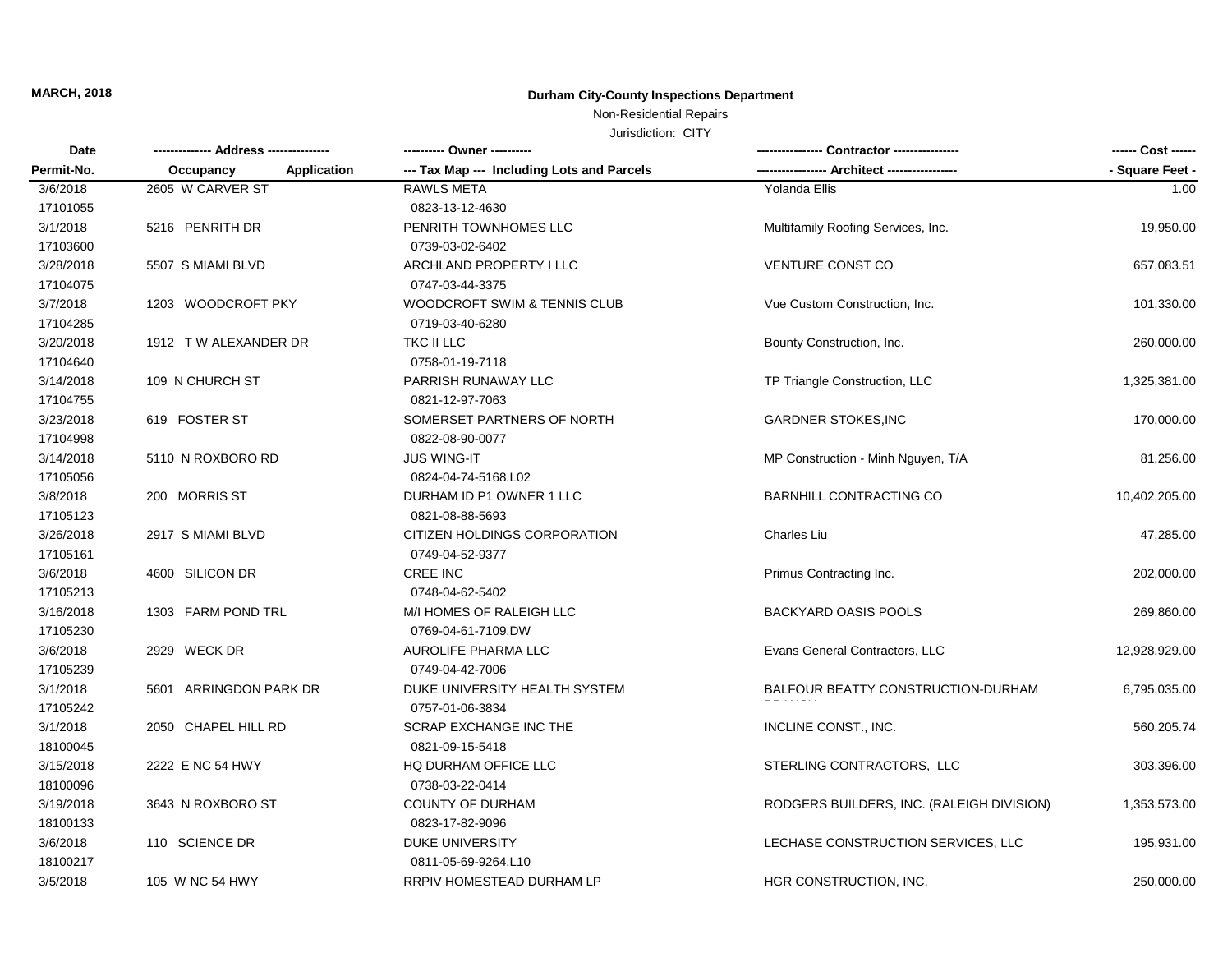### Non-Residential Repairs

| - Square Feet -<br>Permit-No.<br><b>Application</b><br>--- Tax Map --- Including Lots and Parcels<br>Occupancy<br>18100229<br>0718-02-76-9042<br>3/22/2018<br>1026 VALLEY ROSE WAY<br>LENNAR CAROLINAS LLC<br>Lennar Carolinas, LLC<br>8,000.00<br>18100241<br>0813-01-27-8550<br>3/29/2018<br>2634 DURHAM CHAPEL HILL BLVD<br><b>MECHANICS &amp; FARMERS BANK</b><br>Core Construction Southeast, Inc.<br>147,389.00<br>18100257<br>0820-05-09-8769<br>3/15/2018<br>534 RESEARCH DR<br><b>DUKE UNIVERSITY</b><br>SKANSKA USA BUILDING, INC.<br>8,500,000.00<br>18100259<br>0811-05-69-9264.L10<br>4711 HOPE VALLEY RD<br><b>REGENCY CENTERS INC</b><br>3/6/2018<br>NC Design & Build<br>17,368.00<br>18100283<br>0719-01-20-9101<br>3/27/2018<br>311 RESEARCH DR<br><b>DUKE UNIVERSITY</b><br>DUKE UNIVERSITY HEALTH SYSTEM, INC.<br>202,952.00<br>18100296<br>0811-05-69-9264.L10<br>RRPIV HOMESTEAD DURHAM LP<br>HUDSON CONSTRUCTION COMPANY<br>3/22/2018<br>105 W NC 54 HWY<br>1,694,000.00<br>18100307<br>0718-02-76-9042<br>3/2/2018<br>309 CRUTCHFIELD ST<br><b>COUNTY OF DURHAM</b><br>RIGGS-HARROD BUILDERS<br>1,382,014.00<br>18100358<br>0823-17-82-9096<br><b>BURTON SIGNWORKS INC</b><br>3/28/2018<br>5004 NEAL RD<br><b>WILSON CHARLES THOMAS JR</b><br>14,270.97<br>18100370<br>0802-02-89-1899<br>3/27/2018<br>2327 ENGLERT DR<br><b>ENGLERT HOLDINGS LLC</b><br>WCB Builders of Raleigh, LLC<br>1,364,665.77<br>18100382<br>0738-03-21-6125<br>3/6/2018<br>DURHAM EXCHANGE PLACE LLC<br>4301 EMPEROR BLVD<br>MCDONALD-YORK CONSTRUCTION<br>1,206,000.00<br>18100402<br>0747-04-63-0075<br>3/1/2018<br>4705 UNIVERSITY DR<br><b>CORIUM LLC</b><br>Shelco, LLC<br>409,414.00<br>18100409<br>0810-17-02-2264<br>3/26/2018<br>534 RESEARCH DR<br><b>DUKE UNIVERSITY</b><br>SKANSKA USA BUILDING, INC.<br>20,000.00<br>18100471<br>0811-05-69-9264.L10<br>3/19/2018<br>6910 FAYETTEVILLE RD<br>SOUTHPOINT MALL LLC<br>Culp Commercial Construction, LLC<br>625,527.00<br>18100473<br>0718-04-64-7018<br>3/14/2018<br>4813 EMPEROR BLVD<br>ROC III FAIRLEAD IMPERIAL<br>Brookwood Construction, LLC<br>102,465.00<br>18100497<br>0747-04-64-7687<br>3/13/2018<br>ROMEO GUEST ASSOC. INC<br>115 WHITFORD DR<br>DUKE UNIVERSITY<br>960,001.00<br>18100518<br>0811-05-69-9264.L10<br>3/27/2018<br>TCB-DVI MAIN ST TOWNHOMES LLC<br>Pioneer General Contractors, Inc.<br>601 W MAIN ST<br>270,241.00<br>18100533<br>0821-08-78-7044<br>3/2/2018<br>213 RESEARCH DR<br><b>DUKE UNIVERSITY</b><br>BALFOUR BEATTY CONSTRUCTION-DURHAM<br>138,288.00<br>18100557<br>0811-05-69-9264.L10<br>3/9/2018<br>2239 CRANFORD RD<br><b>SADOWSKI PHILLIP</b><br>TRINITY DESIGN BUILD INC<br>100,000.00 | Date     | ----- Address -------------- |  | ---------- Owner ---------- | ------ Cost ------ |
|-------------------------------------------------------------------------------------------------------------------------------------------------------------------------------------------------------------------------------------------------------------------------------------------------------------------------------------------------------------------------------------------------------------------------------------------------------------------------------------------------------------------------------------------------------------------------------------------------------------------------------------------------------------------------------------------------------------------------------------------------------------------------------------------------------------------------------------------------------------------------------------------------------------------------------------------------------------------------------------------------------------------------------------------------------------------------------------------------------------------------------------------------------------------------------------------------------------------------------------------------------------------------------------------------------------------------------------------------------------------------------------------------------------------------------------------------------------------------------------------------------------------------------------------------------------------------------------------------------------------------------------------------------------------------------------------------------------------------------------------------------------------------------------------------------------------------------------------------------------------------------------------------------------------------------------------------------------------------------------------------------------------------------------------------------------------------------------------------------------------------------------------------------------------------------------------------------------------------------------------------------------------------------------------------------------------------------------------------------------------------------------------------------------------------------------------------------------------------------------------------------------------------------------------------------------------------------------------------------------------------------------------------------------------------------------------------|----------|------------------------------|--|-----------------------------|--------------------|
|                                                                                                                                                                                                                                                                                                                                                                                                                                                                                                                                                                                                                                                                                                                                                                                                                                                                                                                                                                                                                                                                                                                                                                                                                                                                                                                                                                                                                                                                                                                                                                                                                                                                                                                                                                                                                                                                                                                                                                                                                                                                                                                                                                                                                                                                                                                                                                                                                                                                                                                                                                                                                                                                                                 |          |                              |  |                             |                    |
|                                                                                                                                                                                                                                                                                                                                                                                                                                                                                                                                                                                                                                                                                                                                                                                                                                                                                                                                                                                                                                                                                                                                                                                                                                                                                                                                                                                                                                                                                                                                                                                                                                                                                                                                                                                                                                                                                                                                                                                                                                                                                                                                                                                                                                                                                                                                                                                                                                                                                                                                                                                                                                                                                                 |          |                              |  |                             |                    |
|                                                                                                                                                                                                                                                                                                                                                                                                                                                                                                                                                                                                                                                                                                                                                                                                                                                                                                                                                                                                                                                                                                                                                                                                                                                                                                                                                                                                                                                                                                                                                                                                                                                                                                                                                                                                                                                                                                                                                                                                                                                                                                                                                                                                                                                                                                                                                                                                                                                                                                                                                                                                                                                                                                 |          |                              |  |                             |                    |
|                                                                                                                                                                                                                                                                                                                                                                                                                                                                                                                                                                                                                                                                                                                                                                                                                                                                                                                                                                                                                                                                                                                                                                                                                                                                                                                                                                                                                                                                                                                                                                                                                                                                                                                                                                                                                                                                                                                                                                                                                                                                                                                                                                                                                                                                                                                                                                                                                                                                                                                                                                                                                                                                                                 |          |                              |  |                             |                    |
|                                                                                                                                                                                                                                                                                                                                                                                                                                                                                                                                                                                                                                                                                                                                                                                                                                                                                                                                                                                                                                                                                                                                                                                                                                                                                                                                                                                                                                                                                                                                                                                                                                                                                                                                                                                                                                                                                                                                                                                                                                                                                                                                                                                                                                                                                                                                                                                                                                                                                                                                                                                                                                                                                                 |          |                              |  |                             |                    |
|                                                                                                                                                                                                                                                                                                                                                                                                                                                                                                                                                                                                                                                                                                                                                                                                                                                                                                                                                                                                                                                                                                                                                                                                                                                                                                                                                                                                                                                                                                                                                                                                                                                                                                                                                                                                                                                                                                                                                                                                                                                                                                                                                                                                                                                                                                                                                                                                                                                                                                                                                                                                                                                                                                 |          |                              |  |                             |                    |
|                                                                                                                                                                                                                                                                                                                                                                                                                                                                                                                                                                                                                                                                                                                                                                                                                                                                                                                                                                                                                                                                                                                                                                                                                                                                                                                                                                                                                                                                                                                                                                                                                                                                                                                                                                                                                                                                                                                                                                                                                                                                                                                                                                                                                                                                                                                                                                                                                                                                                                                                                                                                                                                                                                 |          |                              |  |                             |                    |
|                                                                                                                                                                                                                                                                                                                                                                                                                                                                                                                                                                                                                                                                                                                                                                                                                                                                                                                                                                                                                                                                                                                                                                                                                                                                                                                                                                                                                                                                                                                                                                                                                                                                                                                                                                                                                                                                                                                                                                                                                                                                                                                                                                                                                                                                                                                                                                                                                                                                                                                                                                                                                                                                                                 |          |                              |  |                             |                    |
|                                                                                                                                                                                                                                                                                                                                                                                                                                                                                                                                                                                                                                                                                                                                                                                                                                                                                                                                                                                                                                                                                                                                                                                                                                                                                                                                                                                                                                                                                                                                                                                                                                                                                                                                                                                                                                                                                                                                                                                                                                                                                                                                                                                                                                                                                                                                                                                                                                                                                                                                                                                                                                                                                                 |          |                              |  |                             |                    |
|                                                                                                                                                                                                                                                                                                                                                                                                                                                                                                                                                                                                                                                                                                                                                                                                                                                                                                                                                                                                                                                                                                                                                                                                                                                                                                                                                                                                                                                                                                                                                                                                                                                                                                                                                                                                                                                                                                                                                                                                                                                                                                                                                                                                                                                                                                                                                                                                                                                                                                                                                                                                                                                                                                 |          |                              |  |                             |                    |
|                                                                                                                                                                                                                                                                                                                                                                                                                                                                                                                                                                                                                                                                                                                                                                                                                                                                                                                                                                                                                                                                                                                                                                                                                                                                                                                                                                                                                                                                                                                                                                                                                                                                                                                                                                                                                                                                                                                                                                                                                                                                                                                                                                                                                                                                                                                                                                                                                                                                                                                                                                                                                                                                                                 |          |                              |  |                             |                    |
|                                                                                                                                                                                                                                                                                                                                                                                                                                                                                                                                                                                                                                                                                                                                                                                                                                                                                                                                                                                                                                                                                                                                                                                                                                                                                                                                                                                                                                                                                                                                                                                                                                                                                                                                                                                                                                                                                                                                                                                                                                                                                                                                                                                                                                                                                                                                                                                                                                                                                                                                                                                                                                                                                                 |          |                              |  |                             |                    |
|                                                                                                                                                                                                                                                                                                                                                                                                                                                                                                                                                                                                                                                                                                                                                                                                                                                                                                                                                                                                                                                                                                                                                                                                                                                                                                                                                                                                                                                                                                                                                                                                                                                                                                                                                                                                                                                                                                                                                                                                                                                                                                                                                                                                                                                                                                                                                                                                                                                                                                                                                                                                                                                                                                 |          |                              |  |                             |                    |
|                                                                                                                                                                                                                                                                                                                                                                                                                                                                                                                                                                                                                                                                                                                                                                                                                                                                                                                                                                                                                                                                                                                                                                                                                                                                                                                                                                                                                                                                                                                                                                                                                                                                                                                                                                                                                                                                                                                                                                                                                                                                                                                                                                                                                                                                                                                                                                                                                                                                                                                                                                                                                                                                                                 |          |                              |  |                             |                    |
|                                                                                                                                                                                                                                                                                                                                                                                                                                                                                                                                                                                                                                                                                                                                                                                                                                                                                                                                                                                                                                                                                                                                                                                                                                                                                                                                                                                                                                                                                                                                                                                                                                                                                                                                                                                                                                                                                                                                                                                                                                                                                                                                                                                                                                                                                                                                                                                                                                                                                                                                                                                                                                                                                                 |          |                              |  |                             |                    |
|                                                                                                                                                                                                                                                                                                                                                                                                                                                                                                                                                                                                                                                                                                                                                                                                                                                                                                                                                                                                                                                                                                                                                                                                                                                                                                                                                                                                                                                                                                                                                                                                                                                                                                                                                                                                                                                                                                                                                                                                                                                                                                                                                                                                                                                                                                                                                                                                                                                                                                                                                                                                                                                                                                 |          |                              |  |                             |                    |
|                                                                                                                                                                                                                                                                                                                                                                                                                                                                                                                                                                                                                                                                                                                                                                                                                                                                                                                                                                                                                                                                                                                                                                                                                                                                                                                                                                                                                                                                                                                                                                                                                                                                                                                                                                                                                                                                                                                                                                                                                                                                                                                                                                                                                                                                                                                                                                                                                                                                                                                                                                                                                                                                                                 |          |                              |  |                             |                    |
|                                                                                                                                                                                                                                                                                                                                                                                                                                                                                                                                                                                                                                                                                                                                                                                                                                                                                                                                                                                                                                                                                                                                                                                                                                                                                                                                                                                                                                                                                                                                                                                                                                                                                                                                                                                                                                                                                                                                                                                                                                                                                                                                                                                                                                                                                                                                                                                                                                                                                                                                                                                                                                                                                                 |          |                              |  |                             |                    |
|                                                                                                                                                                                                                                                                                                                                                                                                                                                                                                                                                                                                                                                                                                                                                                                                                                                                                                                                                                                                                                                                                                                                                                                                                                                                                                                                                                                                                                                                                                                                                                                                                                                                                                                                                                                                                                                                                                                                                                                                                                                                                                                                                                                                                                                                                                                                                                                                                                                                                                                                                                                                                                                                                                 |          |                              |  |                             |                    |
|                                                                                                                                                                                                                                                                                                                                                                                                                                                                                                                                                                                                                                                                                                                                                                                                                                                                                                                                                                                                                                                                                                                                                                                                                                                                                                                                                                                                                                                                                                                                                                                                                                                                                                                                                                                                                                                                                                                                                                                                                                                                                                                                                                                                                                                                                                                                                                                                                                                                                                                                                                                                                                                                                                 |          |                              |  |                             |                    |
|                                                                                                                                                                                                                                                                                                                                                                                                                                                                                                                                                                                                                                                                                                                                                                                                                                                                                                                                                                                                                                                                                                                                                                                                                                                                                                                                                                                                                                                                                                                                                                                                                                                                                                                                                                                                                                                                                                                                                                                                                                                                                                                                                                                                                                                                                                                                                                                                                                                                                                                                                                                                                                                                                                 |          |                              |  |                             |                    |
|                                                                                                                                                                                                                                                                                                                                                                                                                                                                                                                                                                                                                                                                                                                                                                                                                                                                                                                                                                                                                                                                                                                                                                                                                                                                                                                                                                                                                                                                                                                                                                                                                                                                                                                                                                                                                                                                                                                                                                                                                                                                                                                                                                                                                                                                                                                                                                                                                                                                                                                                                                                                                                                                                                 |          |                              |  |                             |                    |
|                                                                                                                                                                                                                                                                                                                                                                                                                                                                                                                                                                                                                                                                                                                                                                                                                                                                                                                                                                                                                                                                                                                                                                                                                                                                                                                                                                                                                                                                                                                                                                                                                                                                                                                                                                                                                                                                                                                                                                                                                                                                                                                                                                                                                                                                                                                                                                                                                                                                                                                                                                                                                                                                                                 |          |                              |  |                             |                    |
|                                                                                                                                                                                                                                                                                                                                                                                                                                                                                                                                                                                                                                                                                                                                                                                                                                                                                                                                                                                                                                                                                                                                                                                                                                                                                                                                                                                                                                                                                                                                                                                                                                                                                                                                                                                                                                                                                                                                                                                                                                                                                                                                                                                                                                                                                                                                                                                                                                                                                                                                                                                                                                                                                                 |          |                              |  |                             |                    |
|                                                                                                                                                                                                                                                                                                                                                                                                                                                                                                                                                                                                                                                                                                                                                                                                                                                                                                                                                                                                                                                                                                                                                                                                                                                                                                                                                                                                                                                                                                                                                                                                                                                                                                                                                                                                                                                                                                                                                                                                                                                                                                                                                                                                                                                                                                                                                                                                                                                                                                                                                                                                                                                                                                 |          |                              |  |                             |                    |
|                                                                                                                                                                                                                                                                                                                                                                                                                                                                                                                                                                                                                                                                                                                                                                                                                                                                                                                                                                                                                                                                                                                                                                                                                                                                                                                                                                                                                                                                                                                                                                                                                                                                                                                                                                                                                                                                                                                                                                                                                                                                                                                                                                                                                                                                                                                                                                                                                                                                                                                                                                                                                                                                                                 |          |                              |  |                             |                    |
|                                                                                                                                                                                                                                                                                                                                                                                                                                                                                                                                                                                                                                                                                                                                                                                                                                                                                                                                                                                                                                                                                                                                                                                                                                                                                                                                                                                                                                                                                                                                                                                                                                                                                                                                                                                                                                                                                                                                                                                                                                                                                                                                                                                                                                                                                                                                                                                                                                                                                                                                                                                                                                                                                                 |          |                              |  |                             |                    |
|                                                                                                                                                                                                                                                                                                                                                                                                                                                                                                                                                                                                                                                                                                                                                                                                                                                                                                                                                                                                                                                                                                                                                                                                                                                                                                                                                                                                                                                                                                                                                                                                                                                                                                                                                                                                                                                                                                                                                                                                                                                                                                                                                                                                                                                                                                                                                                                                                                                                                                                                                                                                                                                                                                 |          |                              |  |                             |                    |
|                                                                                                                                                                                                                                                                                                                                                                                                                                                                                                                                                                                                                                                                                                                                                                                                                                                                                                                                                                                                                                                                                                                                                                                                                                                                                                                                                                                                                                                                                                                                                                                                                                                                                                                                                                                                                                                                                                                                                                                                                                                                                                                                                                                                                                                                                                                                                                                                                                                                                                                                                                                                                                                                                                 |          |                              |  |                             |                    |
|                                                                                                                                                                                                                                                                                                                                                                                                                                                                                                                                                                                                                                                                                                                                                                                                                                                                                                                                                                                                                                                                                                                                                                                                                                                                                                                                                                                                                                                                                                                                                                                                                                                                                                                                                                                                                                                                                                                                                                                                                                                                                                                                                                                                                                                                                                                                                                                                                                                                                                                                                                                                                                                                                                 |          |                              |  |                             |                    |
|                                                                                                                                                                                                                                                                                                                                                                                                                                                                                                                                                                                                                                                                                                                                                                                                                                                                                                                                                                                                                                                                                                                                                                                                                                                                                                                                                                                                                                                                                                                                                                                                                                                                                                                                                                                                                                                                                                                                                                                                                                                                                                                                                                                                                                                                                                                                                                                                                                                                                                                                                                                                                                                                                                 |          |                              |  |                             |                    |
|                                                                                                                                                                                                                                                                                                                                                                                                                                                                                                                                                                                                                                                                                                                                                                                                                                                                                                                                                                                                                                                                                                                                                                                                                                                                                                                                                                                                                                                                                                                                                                                                                                                                                                                                                                                                                                                                                                                                                                                                                                                                                                                                                                                                                                                                                                                                                                                                                                                                                                                                                                                                                                                                                                 |          |                              |  |                             |                    |
|                                                                                                                                                                                                                                                                                                                                                                                                                                                                                                                                                                                                                                                                                                                                                                                                                                                                                                                                                                                                                                                                                                                                                                                                                                                                                                                                                                                                                                                                                                                                                                                                                                                                                                                                                                                                                                                                                                                                                                                                                                                                                                                                                                                                                                                                                                                                                                                                                                                                                                                                                                                                                                                                                                 |          |                              |  |                             |                    |
|                                                                                                                                                                                                                                                                                                                                                                                                                                                                                                                                                                                                                                                                                                                                                                                                                                                                                                                                                                                                                                                                                                                                                                                                                                                                                                                                                                                                                                                                                                                                                                                                                                                                                                                                                                                                                                                                                                                                                                                                                                                                                                                                                                                                                                                                                                                                                                                                                                                                                                                                                                                                                                                                                                 |          |                              |  |                             |                    |
|                                                                                                                                                                                                                                                                                                                                                                                                                                                                                                                                                                                                                                                                                                                                                                                                                                                                                                                                                                                                                                                                                                                                                                                                                                                                                                                                                                                                                                                                                                                                                                                                                                                                                                                                                                                                                                                                                                                                                                                                                                                                                                                                                                                                                                                                                                                                                                                                                                                                                                                                                                                                                                                                                                 |          |                              |  |                             |                    |
|                                                                                                                                                                                                                                                                                                                                                                                                                                                                                                                                                                                                                                                                                                                                                                                                                                                                                                                                                                                                                                                                                                                                                                                                                                                                                                                                                                                                                                                                                                                                                                                                                                                                                                                                                                                                                                                                                                                                                                                                                                                                                                                                                                                                                                                                                                                                                                                                                                                                                                                                                                                                                                                                                                 |          |                              |  |                             |                    |
|                                                                                                                                                                                                                                                                                                                                                                                                                                                                                                                                                                                                                                                                                                                                                                                                                                                                                                                                                                                                                                                                                                                                                                                                                                                                                                                                                                                                                                                                                                                                                                                                                                                                                                                                                                                                                                                                                                                                                                                                                                                                                                                                                                                                                                                                                                                                                                                                                                                                                                                                                                                                                                                                                                 |          |                              |  |                             |                    |
|                                                                                                                                                                                                                                                                                                                                                                                                                                                                                                                                                                                                                                                                                                                                                                                                                                                                                                                                                                                                                                                                                                                                                                                                                                                                                                                                                                                                                                                                                                                                                                                                                                                                                                                                                                                                                                                                                                                                                                                                                                                                                                                                                                                                                                                                                                                                                                                                                                                                                                                                                                                                                                                                                                 | 18100569 |                              |  | 0811-12-95-0529             |                    |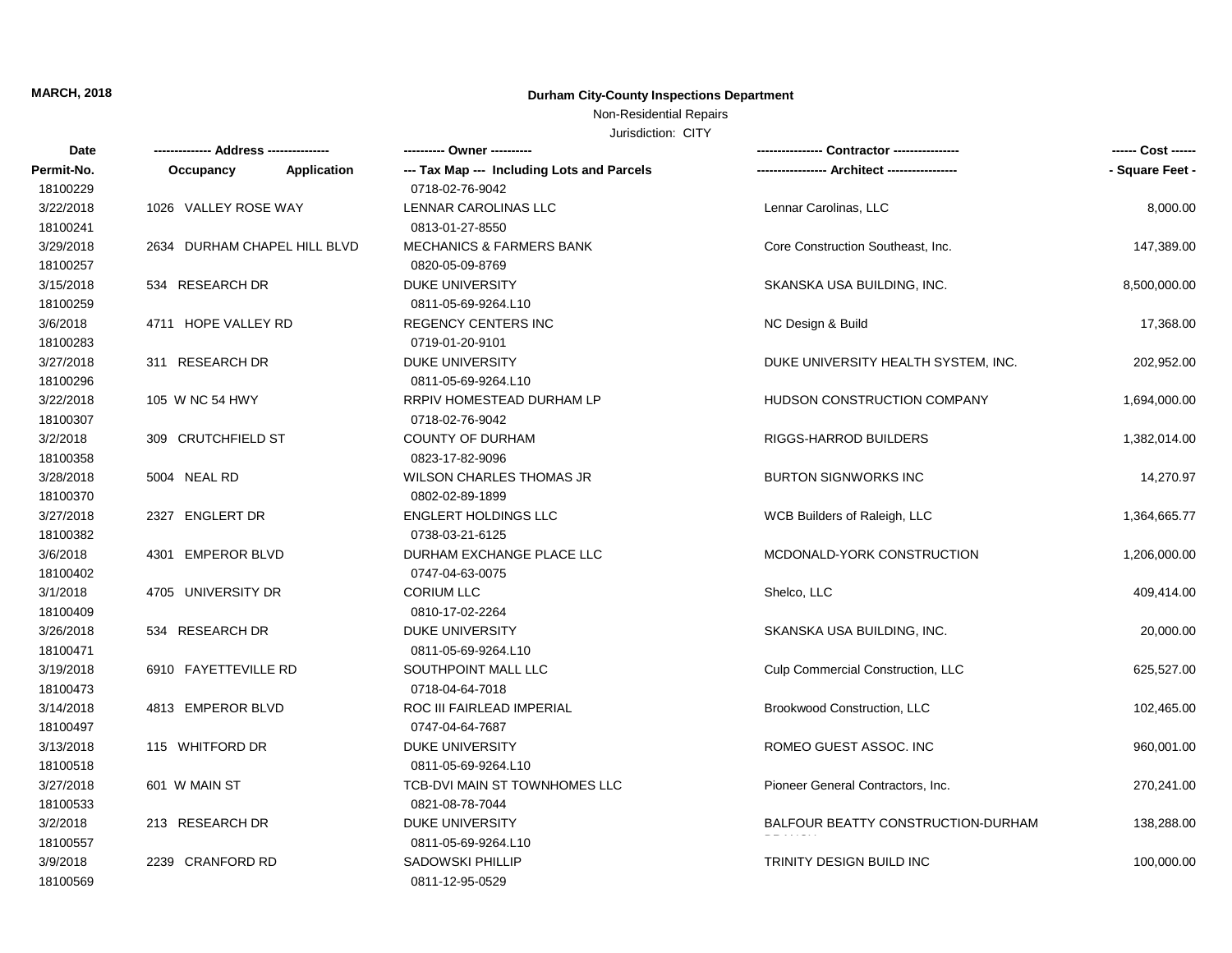## Non-Residential Repairs

| Date       |                                 |                                            |                                       |                 |
|------------|---------------------------------|--------------------------------------------|---------------------------------------|-----------------|
| Permit-No. | <b>Application</b><br>Occupancy | --- Tax Map --- Including Lots and Parcels |                                       | - Square Feet - |
| 3/28/2018  | 2604 W CARVER ST                | R & M INVESTMENTS                          | DaWanda C. Burrus                     | 1.00            |
| 18100615   |                                 | 0823-13-12-4846                            |                                       |                 |
| 3/15/2018  | 5104 CHIN PAGE RD               | PROPERTY RESERVE INC                       | Brookwood Construction, LLC           | 123,724.00      |
| 18100625   |                                 | 0748-04-80-1585                            |                                       |                 |
| 3/7/2018   | 2222 E NC 54 HWY                | HQ DURHAM OFFICE LLC                       | STERLING CONTRACTORS, LLC             | 186,083.00      |
| 18100667   |                                 | 0738-03-22-0414                            |                                       |                 |
| 3/23/2018  | 101 WANNAMAKER DR               | DUKE UNIVERSITY                            | ROMEO GUEST ASSOC. INC                | 100,801.00      |
| 18100669   |                                 | 0811-05-69-9264.L10                        |                                       |                 |
| 3/1/2018   | 3603 WITHERSPOON BLVD           | PATERSON PLACE DURHAM LLC                  | <b>MEL'S PLUMBING &amp; ELECTRIC</b>  | 60,000.00       |
| 18100674   |                                 | 0800-03-30-3777                            |                                       |                 |
| 3/26/2018  | 701 W MAIN ST                   | <b>WEXFORD DURHAM CHESTERFIELD</b>         | SKANSKA USA BUILDING, INC.            | 881,011.00      |
| 18100683   |                                 | 0821-07-78-2403                            |                                       |                 |
| 3/19/2018  | 245 E NC 54 HWY                 | SOUTHPOINT PROFESSIONAL                    | Buildcorp, Inc.                       | 184,927.00      |
| 18100707   |                                 | 0728-01-06-5288.000                        |                                       |                 |
| 3/28/2018  | 4915 PROSPECTUS DR              | KLOPFER ASSOCIATES NC 2 LLC                | PULLEN, R.L. & ASSOCIATES             | 297,950.00      |
| 18100708   |                                 | 0738-01-20-3405                            |                                       |                 |
| 3/28/2018  | 5317 HIGHGATE DR                | WJM HOLDINGS III LLC                       | CHAMBLISS & RABIL CONTRACTORS, INC.   | 165,602.00      |
| 18100712   |                                 | 0718-02-76-2421                            |                                       |                 |
| 3/7/2018   | 5915 FARRINGTON RD              | CAI GROUP III LLC                          | FS, LLC                               | 13,300.00       |
| 18100713   |                                 | 0708-01-47-6551.002                        |                                       |                 |
| 3/19/2018  | 215 MORRIS ST                   | MEASUREMENT INCORPORATED                   | LECHASE CONSTRUCTION SERVICES, LLC    | 208,035.00      |
| 18100720   |                                 | 0821-08-88-3602                            |                                       |                 |
| 3/19/2018  | 701 W MAIN ST                   | <b>WEXFORD DURHAM CHESTERFIELD</b>         | SKANSKA USA BUILDING, INC.            | 44,598.44       |
| 18100727   |                                 | 0821-07-78-2403                            |                                       |                 |
| 3/15/2018  | 324 BLACKWELL ST                | AMERICAN CAMPUS LLC                        | <b>BAKER ROOFING COMPANY</b>          | 177,235.00      |
| 18100765   |                                 | 0821-12-86-5966                            |                                       |                 |
| 3/12/2018  | 1615 INFINITY RD                | <b>CITY OF DURHAM</b>                      | <b>CROWDER CONSTRUCTION CO</b>        | 26,232.00       |
| 18100805   |                                 | 0835-04-72-8668                            |                                       |                 |
| 3/2/2018   | 701 W MAIN ST                   | <b>WEXFORD DURHAM CHESTERFIELD</b>         | BRIDGEPOINT GENERAL CONTRACTING, INC. | 1,093,991.00    |
| 18100840   |                                 | 0821-07-78-2403                            |                                       |                 |
| 3/19/2018  | 800 TAYLOR ST                   | LRC CORDOBA LLC                            | SITESCAPES, LLC.                      | 116,550.00      |
| 18100848   |                                 | 0831-10-25-6639                            |                                       |                 |
| 3/19/2018  | 4117 EMPEROR BLVD               | DURHAM VENTURE CENTER LLC                  | MCDONALD-YORK CONSTRUCTION            | 1,721,098.00    |
| 18100886   |                                 | 0747-04-43-6211                            |                                       |                 |
| 3/28/2018  | 10 DUKE MEDICINE CIR            | <b>DUKE UNIVERSITY</b>                     | DUKE UNIVERSITY HEALTH SYSTEM, INC.   | 42,907.00       |
| 18100898   |                                 | 0811-05-69-9264.L10                        |                                       |                 |
| 3/23/2018  | 2609 N DUKE ST                  | WINDROSE CENTRAL MEDICAL                   | BERCON BUILDING COMPANY INCORPORATED  | 159,000.00      |